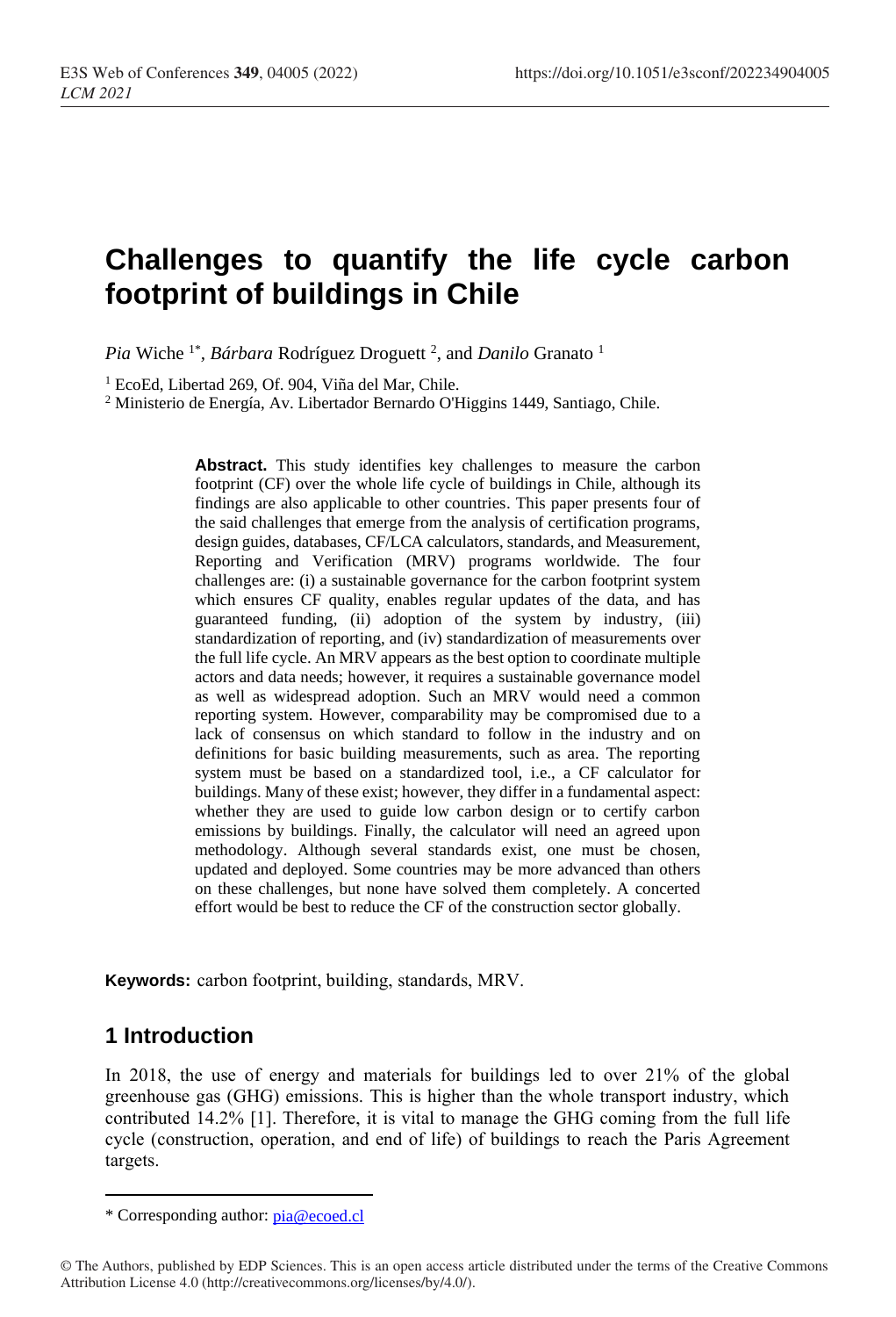However, management of the carbon footprint in the buildings sector is complex. A building is a complex product, comprising thousands of materials and construction products (such as doors, windows, steel bars, etc.). It has a life span of over 50 years and is handled by a great number of actors: architects, builders, occupants, administrators, and others. Also, the carbon footprint of a building will be interesting to different groups: builders, regulators, buyers, administrators and even the international community (e.g., the Paris Agreement).

To handle this complexity and provide valuable information to this varied groups, at least three components are necessary: (i) systems for Measurement, Reporting and Verification (MRV), (ii) carbon footprint calculators for buildings and construction materials and (iii) standardized methodologies for data collection. The implementation of any of these components require collaboration from different groups and an inclusive decision-making process to promote its adoption.

This is why the Ministry of Urbanism and Housing of Chile requested a national and international state of the art for these three components up to December 2019. The state of the art analyses more than 20 certification systems, methodologies, and databases, as well as over 30 carbon footprint and life cycle assessment calculators for the construction sector (in general, the "elements"). This information is systematized in a matrix [2] showing which life cycle stages [3] are in the scope of each analysed element. The state of the art is complemented with a qualitative analysis of the current state of the industry in Chile, used to identify current gaps and potential challenges to the implementation of the three components.

Based upon that information, this contribution highlights four key gaps to successfully implement each of the three components in Chile. Uses are considered at the product (e.g., cement, steel), industry (e.g., associations, constructing companies) and public sector levels (e.g., ministries and government agencies).

For the complete underlying data and analysis of the state of the art, please refer to the set of reports [4, 5, 6, 7]. For action points to guide decision making, please refer to the Summary for Decision Makers [7] (all the reports are in Spanish only).

# **2 Results and discussion**

#### **2.1 Sustainable governance**

A Measurement, Reporting and Verification (MRV) system facilitates the calculation of the carbon footprint in a sector, an industry, or even a country. It does so by integrating information and providing standardized reporting in a format such that it serves the needs of one or more users, as is depicted in Figure 1.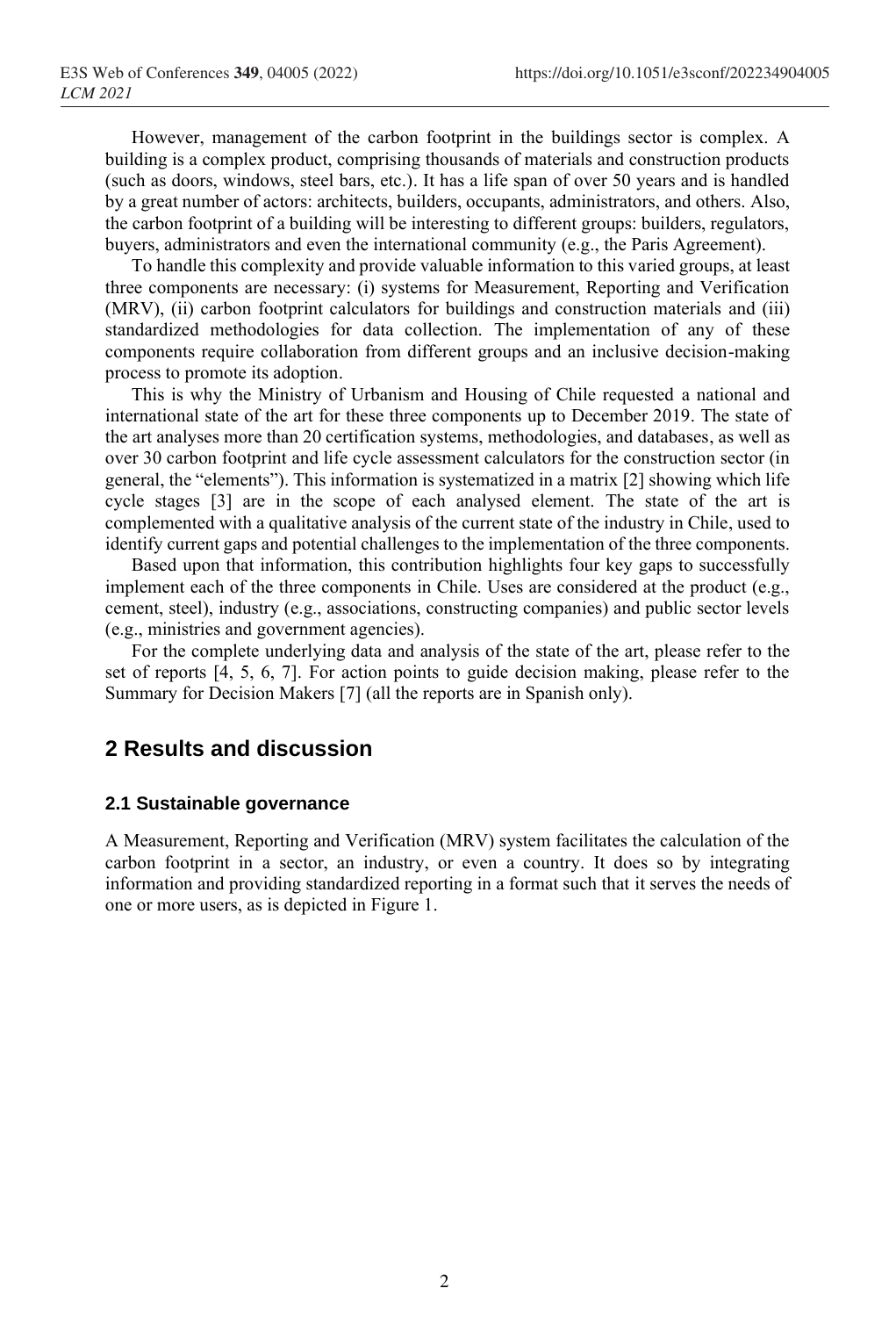

*Figure 1. Basic structure of an MRV of the building sector. Actors (in bold) make actions within the MRV systems.*

Embedded in an MRV is a robust methodology, a data measurement, reporting and verification system, and a tool to facilitate the calculation in the industry. In other words, there must be at least an agreed upon methodology and a calculator to automate and keep the integrity of the results. Verification keeps the quality of the information and its reliability.

A life-cycle carbon footprint calculator could provide timely and reliable information to sectors to implement public policies, to the building industry to design low-carbon buildings, and to building materials producers to reduce the impact of their products on climate change.

It would also reduce uncertainty about the price of the carbon footprint, as the process would be standardized both in its methodology and timeline. This would, in turn, open a sizeable market for the expansion of technical expertise in the country.

The building carbon footprint reports, made with the calculator, are expertly verified and in this way other actors, such as the government, can obtain aggregated industry data to inform the country progress on the carbon neutral pathway to the international community.

Key challenges to an MRV are:

- 1. Who controls the system? Any system, no matter how good, may be corrupted. Who is a trustworthy actor that will keep the rules clear and decide upon controversies?
- 2. Who finances the system? Server maintenance, calculator upgrades, verification systems, promotion, and personnel to keep all running require resources. An MRV needs a stable source of income to continue working and not become another example of a good project that ran out of finance in the middle term.
- 3. Who keeps quality? In general, carbon footprint standards have requirements for verifiers. The problem here is the lack of capable verifiers available in the Chilean market.

#### **2.2 Incentivizing industry**

There are approximately 20 MRV systems in Chile, but there are still some challenges for the implementation and later adoption of an MRV for the carbon footprint over the full life cycle of buildings.

A common incentive for calculating the carbon footprint of buildings is gaining points towards a voluntary certification, i.e., the international LEED and BREEAM and the local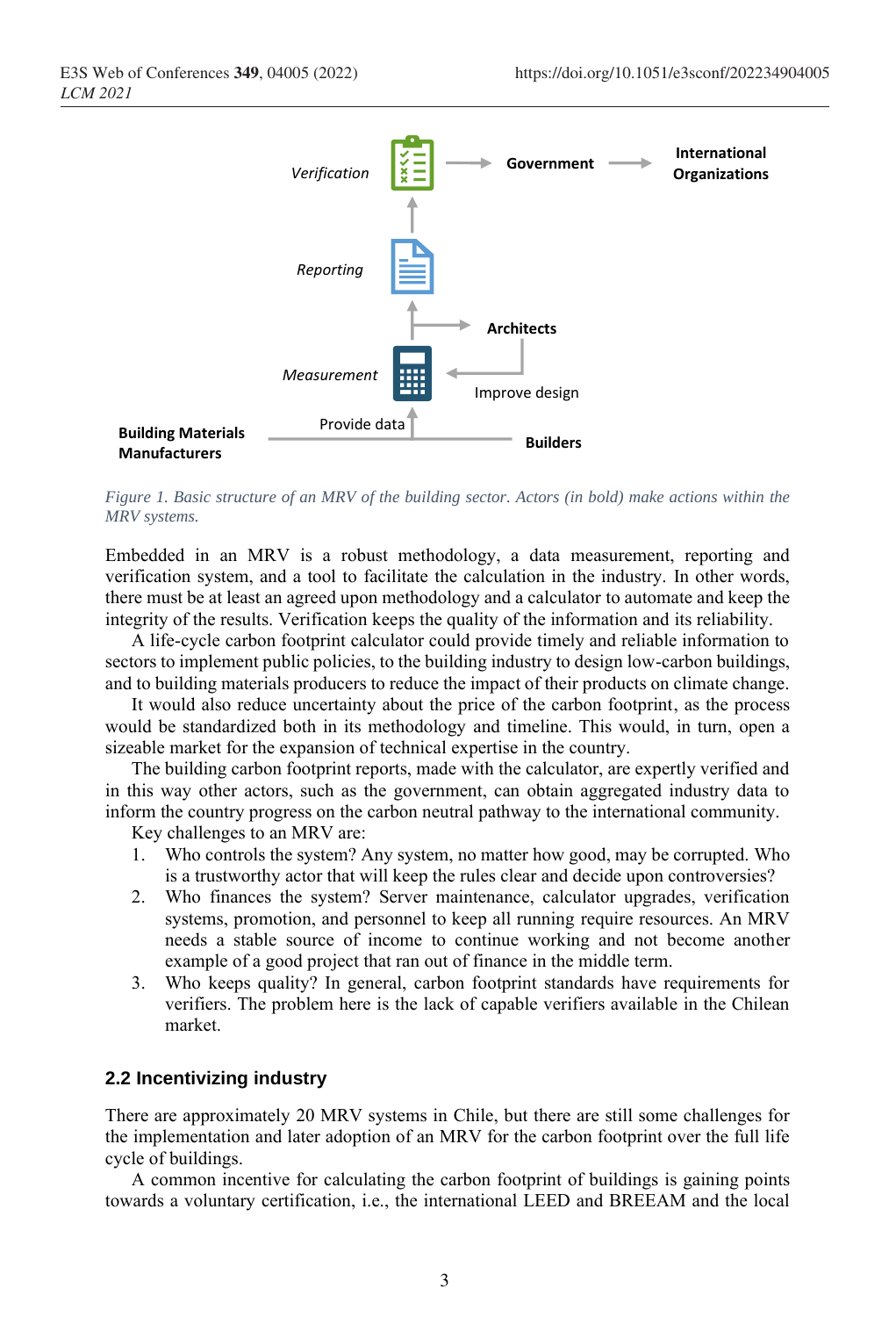CES or CVS certifications. † In Chile, regulations could also drive industry, such as the carbon tax to vehicles and large emitters or the requirement to report emissions by the Register for Pollutant Release and Transfers (RETC). However, these are not yet a driving force for change. Finally, new technologies could motivate builders to calculate and report their footprints, such as the Abaco calculator, that aids the choice of suppliers in public sector construction tenders based on several criteria, including the carbon footprint.

Even though there are some elements that indicate a trend in the industry, there is still the need for more incentives to generate an appropriate momentum to respond to the great challenge of carbon neutrality. Industrial Associations will have a vital role to play in fostering the transformation of the sector through their reach, capacity building and negotiation within the industry and with other sectors.

#### **2.3 Choosing a goal for the CF calculator**

There is a critical decision to make on how to use the results of the carbon footprint calculator. Most of the calculators reviewed (over 30) for this study fall into one of two categories, unidentified previously in the literature:

- Guide building *design* for low carbon intensity or
- Certify the environmental *performance* of a building.

These distinct uses impact the *data collection procedure,* because each use requires data of different quality and provenance, as shown i[n Table 1.](#page-3-0)

|                                  | Guide sustainable design             | Certify sustainable performance                     |  |
|----------------------------------|--------------------------------------|-----------------------------------------------------|--|
| <b>Type of results</b>           | Directional                          | Actual                                              |  |
| Uncertainty                      | High uncertainty                     | Lower uncertainty                                   |  |
| Primary data<br>sources          | BIM models, material<br>estimates    | Construction site, Actual operation                 |  |
| <b>Secondary data</b><br>sources | Generic databases                    | Region- and technology-specific<br>databases        |  |
| <b>Examples</b>                  | One Click LCA, Tally,<br>Ábaco Chile | Arc, Greenhouse Gas Protocol, Sima<br>Pro, Open LCA |  |

<span id="page-3-0"></span>*Table 1. Comparison of the two categories of carbon footprint calculators.*

Secondary data are useful to guide the design, but to prove performance and communicate it, standards normally require high quality data that reflects as best as possible the real impacts of the product (in this case, a building or an apartment). Such quality of data is even more relevant when thinking that regulators, consumers and other actors will use to make decisions. For a product as complex and long lived as a building, it may be necessary not just to report on the embodied carbon, but also on the operational emissions (i.e., energy consumption) that may require data input over the years.

These factors impact the costs and complexity of the carbon footprint calculator, as well as the users that may input information and the time this information should be available.

The calculator is only a part of a larger MRV system that will coordinate all actors. In consequence, the goal for the calculator should be made considering the goals for the MRV

<sup>†</sup> LEED: Leadership in Energy and Environmental Design. BREEAM: Building Research Establishment Environmental Assessment Method. CVS: Certificación de Vivienda Sustentable (Sustainable Housing Certification). CES: Certificación de Edificio Sustentable (Sustainable Building Certification).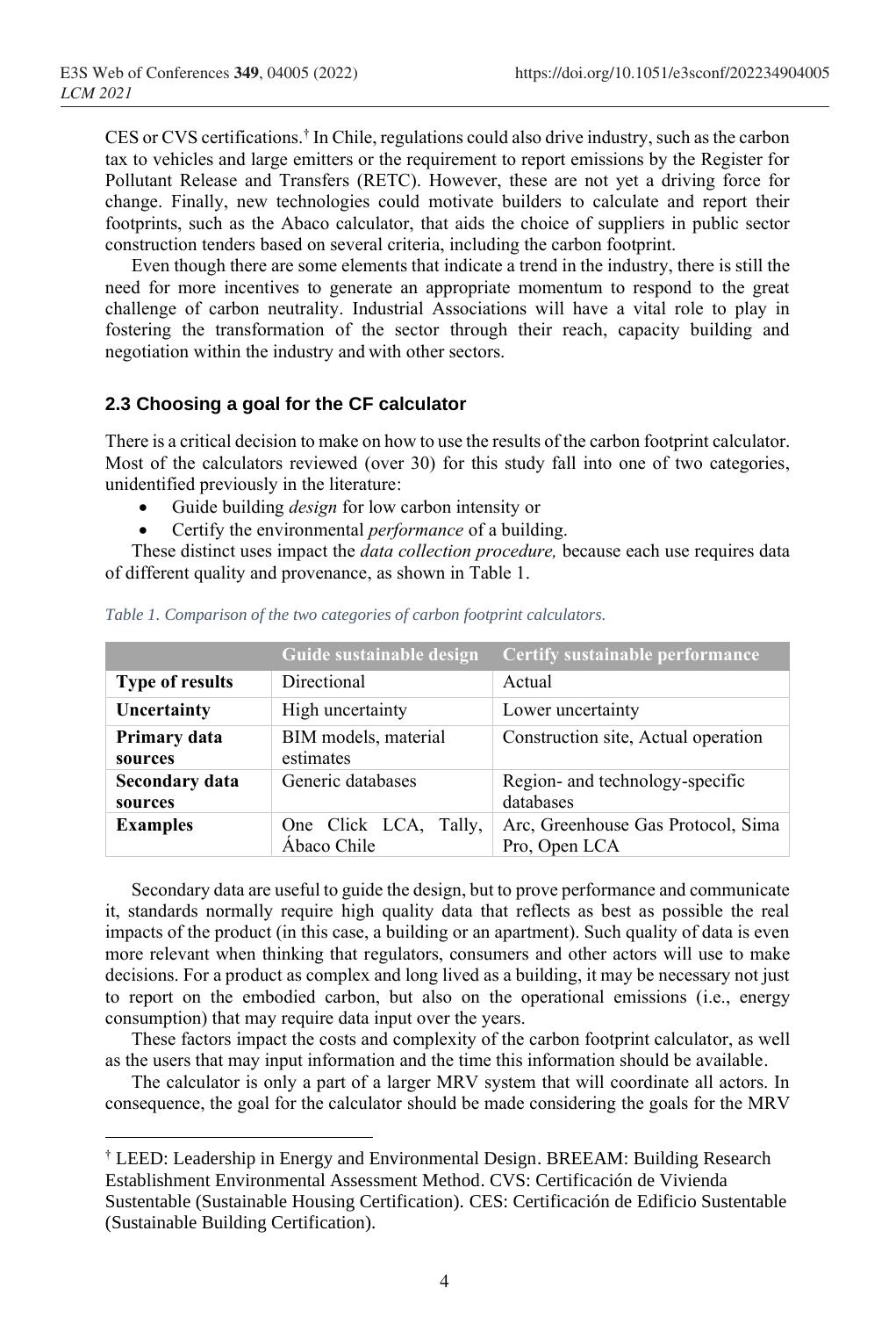system. In it, different users (manufacturers, constructors, ministries, consumers) will require varied data (quality, methodology, scope) to fulfil their needs. In spite of this variety, results should be comparable and traceable, while protecting data privacy.

Currently in the Chilean construction sector, the majority of MRV systems are focused on the building quality (e.g., thermal standards, energy use), with a few including environmental impact (i.e., climate change, carbon footprint). Still, the latter are mainly focused on the energy use *during* the operation and would need to be adapted to consider all activities that emit GHG over the entire life cycle, including the use of materials (embodied carbon).

#### **2.4 Making results comparable**

Internationally, there are multiple methodologies for calculating the carbon footprint of buildings and building materials, from which the most popular are the ISO 21930 and EN 15978 standards. These standards include product category rules (PCR), which clarify the methodology to be used for the calculation of the carbon footprint. In addition to the building standards, Chile has also adopted ISO 14067 for the calculation of product and service carbon footprints, which could also be used to guide the CF of buildings over their life cycle (after all, a building is a very complex product).

These international standards were updated since 2017 to include specific instructions for carbon consideration. However, in Chile, NCh 3423 (the local version of ISO 21930) has not been updated to the date of close of this study. The update would bring relevant methodology to the local industry (se[e Table 2\)](#page-4-0).

|                              | Products                                                                        | <b>Buildings</b>                                                    | Country                                                    |
|------------------------------|---------------------------------------------------------------------------------|---------------------------------------------------------------------|------------------------------------------------------------|
| State of<br>the Art          | ISO $14067$ – product CF<br>ISO 21930 – EPD & PCR<br>for construction materials | ISO 21931 and EN 15978<br>- Assessment of buildings<br>performance  | IPCC methodology for<br>National GHG Inventory             |
| National<br><b>Situation</b> | Both adopted in Chile                                                           | Not adopted in Chile                                                | Adopted by Chile                                           |
| Gap                          | Update to new version of<br>ISO 21930:2017                                      | Adopt ISO 21931-1:2010<br>(a newer version is under<br>development) | Construction sector<br>aggregated under<br>"manufacturing" |

<span id="page-4-0"></span>**Table 2.** State of the art of standards for data collection, Chilean situation and gap identified.

Furthermore, to generate a system that coordinates so many actors, the stakeholders need to agree on reporting formats and key definitions to carbon footprint production.

To facilitate uptake by industry, it would be best to choose a single indicator that is congruent with traditional Architecture, Engineering and Construction (AEC) industry measurement units, such as carbon intensity per square meter (kg  $CO_2$ eq/m<sup>2</sup>) [8, 9]. However, it has been reported previously (see **[Table 3](#page-5-0)**) that even quintessential definitions such as area are in fact not standardized across the industry, or even between projects. To massively increase the use of this indicator, it becomes imperative that all actors agree on the definition of "total floor area" expressed in  $m<sup>2</sup>$  or any other agreed upon quantity for comparison.

Therefore, to foster comparison and usability of carbon intensity, it is paramount to create standards for the taxonomy used in the building sector.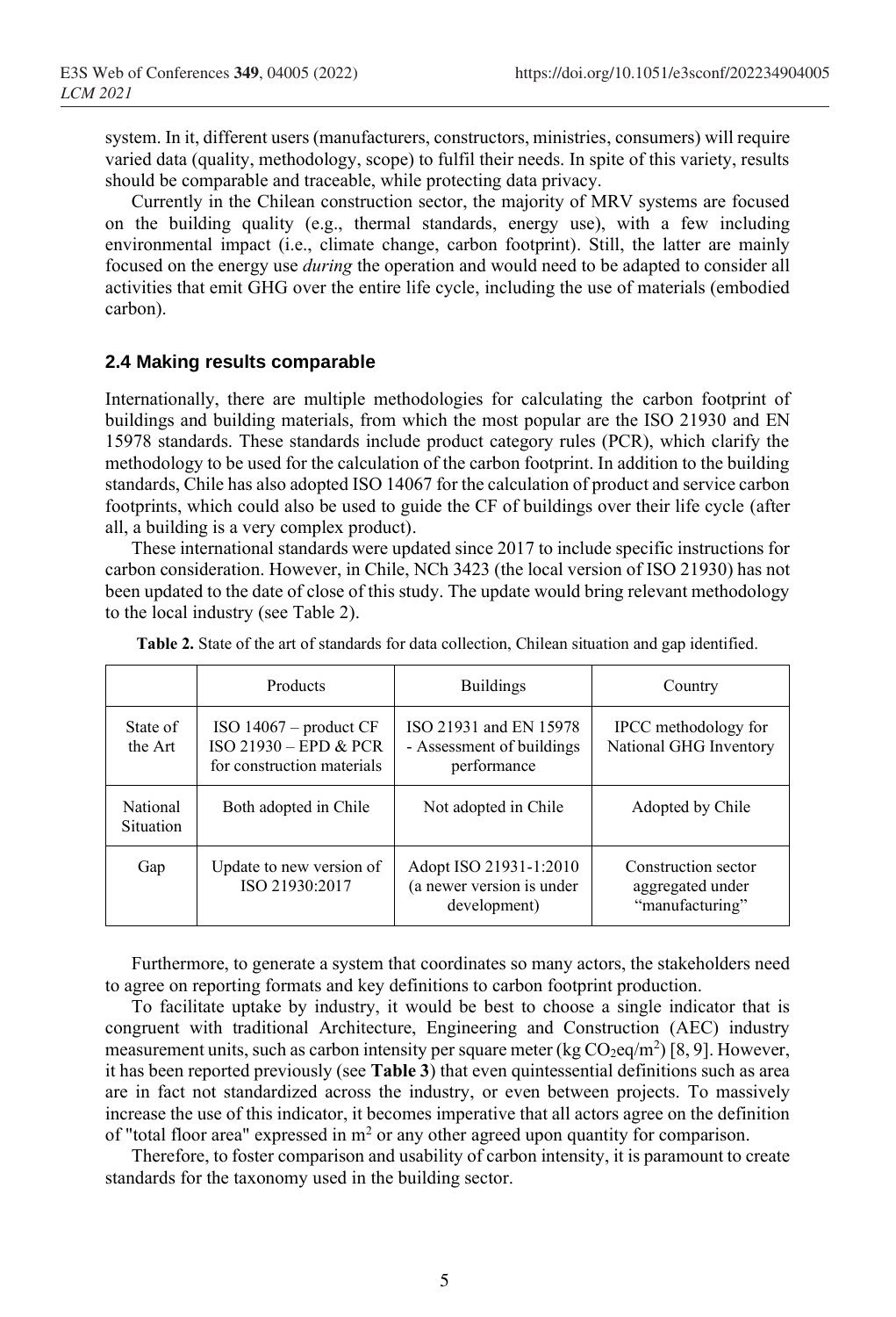<span id="page-5-0"></span>**Table 3.** Different AEC names for floor area [9].

Finally, comparability hinges upon quality assurance. To achieve the level of quality needed for these data to be used to track the national carbon neutrality goal, the country will also need to build capacity in surrounding industries: particularly in carbon footprint verification for construction and in the analysis and management of large databases that would have to be available to multiple stakeholders on an ongoing basis.

#### **2.5 Current state of the Chilean building industry to calculate the carbon footprint**

Chile has a good foundation to foster the carbon footprint calculation for the building life cycle. The country has adopted the base standards (e.g., ISO 21930), has initial experience in the use of product category rules to generate environmental product declarations (e.g., steel EPD), and has budding databases with primary and secondary data, official emission factors, and impact models to calculate the carbon footprint.

The country also has information systems that facilitate reporting and, potentially, verification of carbon footprints. One example is the Register for the Emission and Transfer of Pollutants (RETC) which contains a corporate carbon footprint calculator (HuellaChile).

On the other hand, there are many challenges and gaps to implement a management system for the carbon footprint of buildings in Chile:

• There are many actors involved in the different stages of the building life cycle, and they lack proper communication channels.

• There is no adopted standard for industry definitions to help the construction of informatic systems to support carbon footprint calculations.

• Digitization of the sector is only the beginning, which is particularly relevant at the design stage, using widely accepted software and tools (e.g., BIM) that could be integrated to informatic systems already in use.

• Very little local data for the life cycle of building materials and systems to collect precise data during the building stage.

• No standard for reporting, which necessarily entails standardizing the functional units for the different types of buildings.

• Adoption of these new technologies during the design and construction phases by different actors in the industry.

• Capacity to ensure calculation and verification quality.